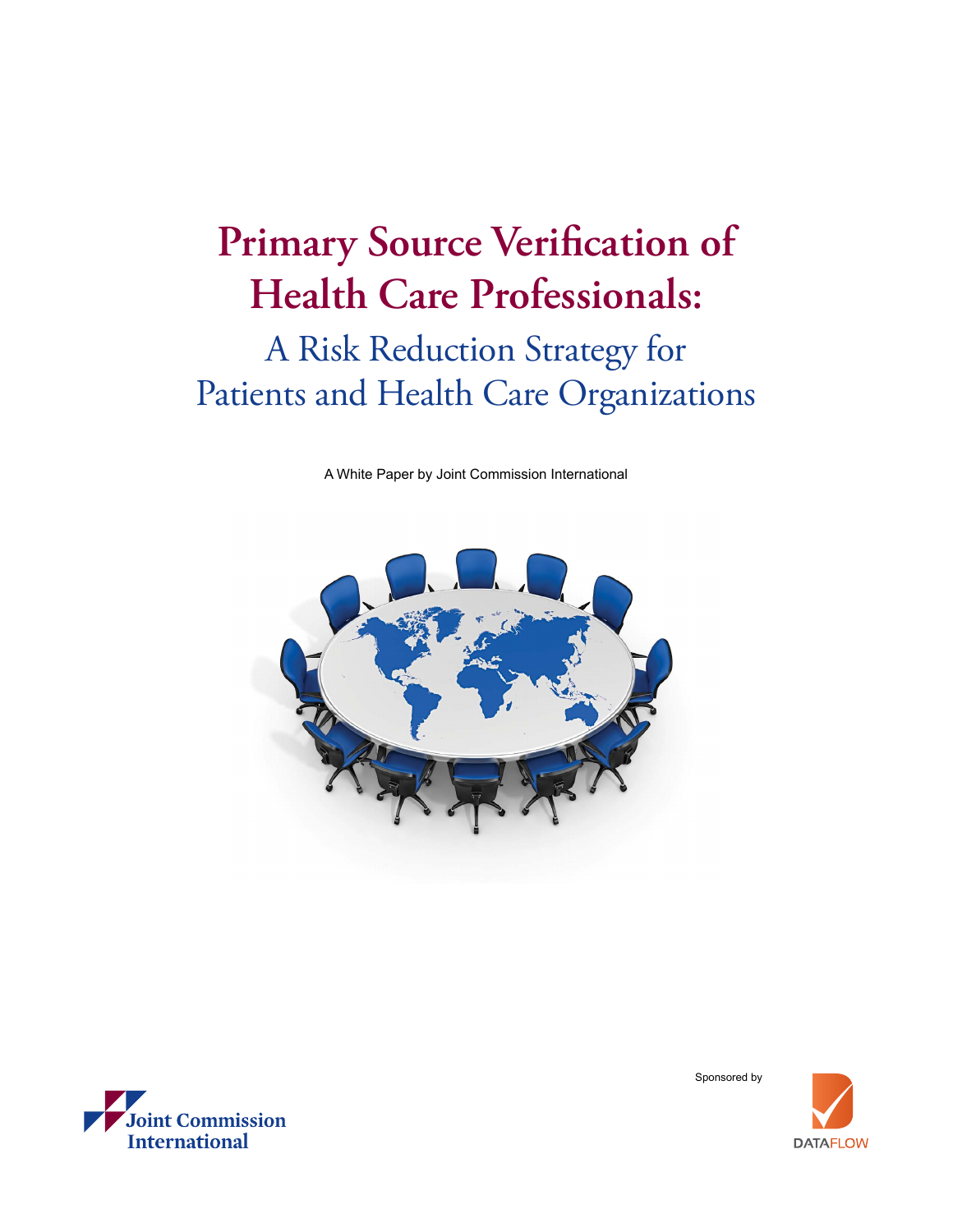### **AUTHORS**

Derick P. Pasternak, MD, MBA, FACPE, Senior Consultant, Joint Commission International Bonny Chen, MD, FACEP, CPHIT, Surveyor, Joint Commission International

#### **DISCLAIMER**

This white paper was supported in part by funding from DataFlow. All content in this white paper was created and controlled only by Joint Commission International (JCI). You are solely responsible for any decision to use the white paper as a guideline for assisting your health care organization in establishing primary source verification practices. It is only a guideline, and you would have to make the decision as to whether it needs to be tailored to fit the practices and settings at your individual institution. JCI's provision of this white paper, as funded by DataFlow, is on a non-exclusive basis, and is not an endorsement of that company or its products or services; it is also not a statement that DataFlow's expertise or products or services are superior to those of other comparable companies. JCI, as a matter of policy, does not endorse products or services. JCI may make available all the subject matter contained in this white paper to any other party interested in furthering JCI's efforts to help improve quality and safety.

### **JOINT COMMISSION INTERNATIONAL**

### **A DIVISION OF JOINT COMMISSION RESOURCES, INC.**

The mission of Joint Commission International (JCI) is to improve the safety and quality of care in the international community through the provision of education, publications, consultation, and evaluation services.

JCI's education programs and publications support, but are separate from, the accreditation activities of JCI. Attendees at JCI educational programs and readers of JCI publications receive no special consideration or treatment in, or confidential information about, the accreditation process.

© 2016 Joint Commission International. All rights reserved. No part of this white paper may be reproduced in any form or by any means without written permission from Joint Commission International.

Requests for permission to make copies of any part of this work should be sent to [permissions@jcrinc.com.](mailto:permissions%40jcrinc.com?subject=)

Printed in the U.S.A. 5 4 3 2 1

For more information about Joint Commission International, please visit <http://www.jointcommissioninternational.org>.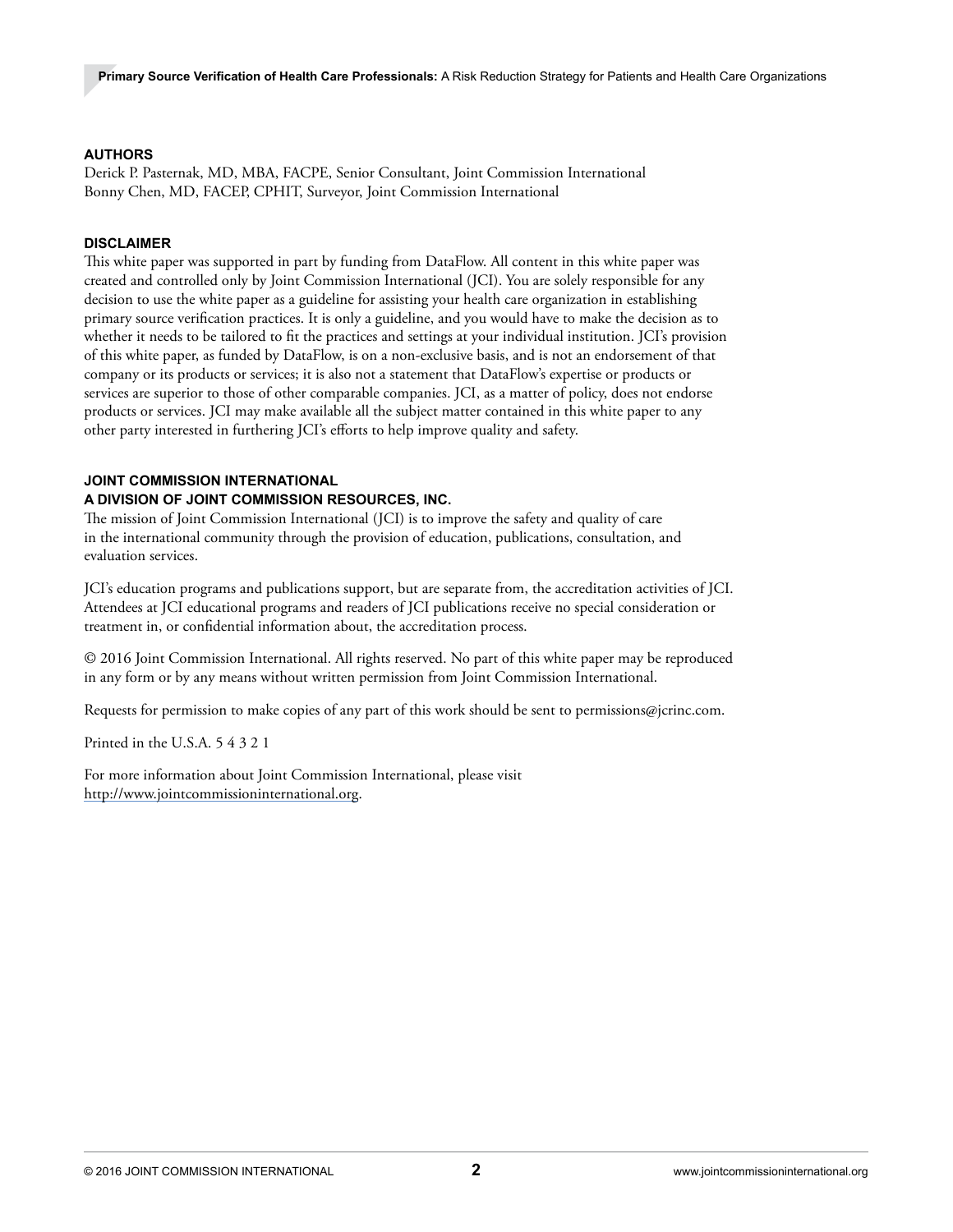## **Foreword**

W hy is primary source verification of a health care professional's credentials so important? Not only does this crucial step in your process help protect your organization, but more important, it also protects professional's credentials so important? Not only does this crucial step in your process help proyour *patients*. We are all familiar with reports from around the globe about patients being harmed by care received from a health care provider whose credentials were obtained fraudulently. Is your organization willing to take this risk?

Protecting your patients and avoiding this risk are just some of the reasons your organization should commit to primary source verification. Trusting in your physicians' and other health care providers' skills and experience is also critical. This is why Joint Commission International (JCI) accreditation—and some governments around the world—requires primary source verification, with numerous JCI standards specifically addressing the need to verify credentials from the primary source.

This white paper provides more information about the importance of primary source verification. It also clarifies JCI's standards addressing primary source verification, and it provides solutions on how your organization can perform this necessary step as part of your management processes.

JCI hopes you find this white paper informative and practical. We share your commitment to protecting your patients, your staff, and your organization.

Paula Wilson President/CEO, Joint Commission International

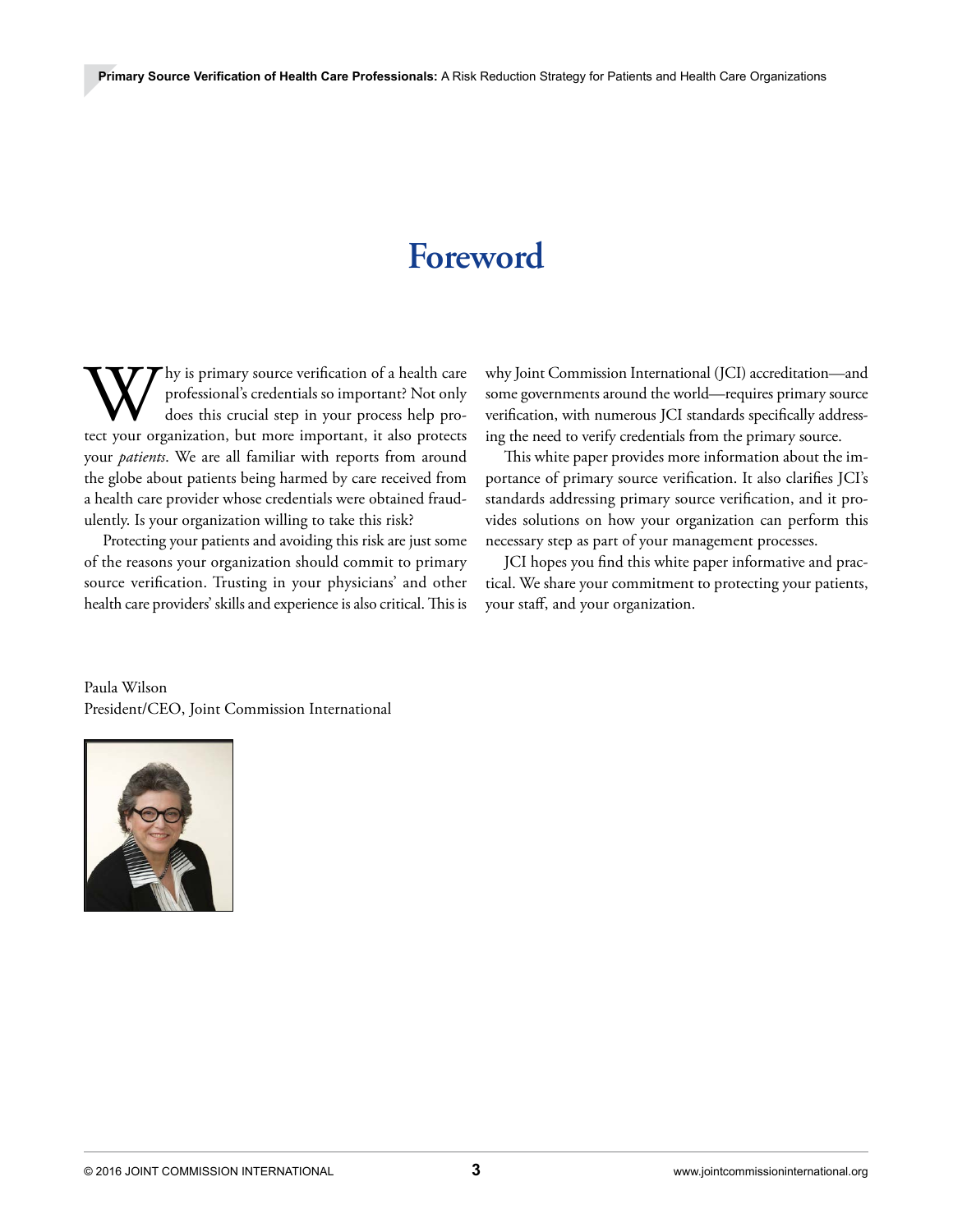$\prod_{\text{quad}}$ n the American film "Catch Me If You Can" (2002), the confidence man Frank Abagnale poses as an emergency physician, among other professions, while he had the qualifications for none of them. The film depicts a true story. Indeed, many individuals around the world have posed as physicians, nurses, and other health care professionals. While fortunately most patients have suffered no long-term harm from their ministrations as far as we know, every now and then, there is a Dr. Jayant Patel ("Doctor Death," as they called him in Australia) who was repeatedly proven in court to have been responsible for multiple patients' deaths and suspected of many more.<sup>1</sup> Some of Dr. Patel's professional education and background were real, but no one verified his U.S. licenses before he arrived in Australia.2 In fact, he went to Australia because multiple U.S. states had revoked his license due to demonstrated incompetence.

Health care professionals are in short supply in several countries, and these countries therefore import professionals from elsewhere. But even in countries with adequate homegrown talent, the size and complexity of the educational and training systems make it easy for a determined fraudster to claim having been trained in an institution not familiar to prospective employers and health care organizations. These fraudsters can easily create documentation through modern technology to support their claimed credentials.

There is even a "solution" for the technologically challenged. In May 2015, police in Karachi, Pakistan, arrested Shoaib Ahmed Shaikh, owner and president of Axact, a company that was manufacturing diplomas from several dozen institutions that exist in name only. Since 1997, Axact provided fake diplomas to professionals and non-professionals throughout the world.3 A recent investigative report by *The New York Times* unearthed websites of 145 non-existent universities among other fake institutions from which Axact provided "credentials."4 The problem of diploma mills has long attracted international attention, as evidenced by a special

publication on the subject by the UNESCO Council for Higher Education Accreditation.<sup>5</sup>

Yet another problem is that some medical schools and hospitals falsely claim to have qualified or accredited training programs. Reuters disclosed Indian government records showing that since 2010, at least 69 Indian medical colleges and teaching hospitals have been accused of such transgressions or other significant failings, including rigging entrance exams or accepting bribes to admit students.<sup>6</sup> This raises a special challenge, because if a university actually acquires national accreditation through fraudulent means, that may be especially difficult to detect.

To prevent fraudulent representation of individuals' qualifications and experience, health care organizations and those in other fields began verifying credentials from the "primary source," that is, the university or other institution. The service of credentials verification grew out of background checks performed in a variety of industries for many decades. Many governments have also sought information about individuals' backgrounds through the security clearance process. The health care professions were actually latecomers to this process, but by the late 1990s, the Joint Commission on Accreditation of Healthcare Organizations (the then-current name of The Joint Commission as well as the parent of Joint Commission International [JCI]) required primary source verification for "licensed independent practitioners," meaning physicians and dentists who practiced in U.S. acute care hospitals.7 Soon thereafter, nurses' credentials were subjected to the same requirement. JCI followed suit in its hospital accreditation standards.8 JCI's requirement was later extended to ambulatory care<sup>9</sup> and to other health care professionals in these settings.<sup>10</sup>

Absent such verification, the majority of honest applicants for a position cannot be distinguished from the small number of fraudulent ones. Just how big a problem can this be? In the mid-2000s, the Saudi Commission of Health Specialties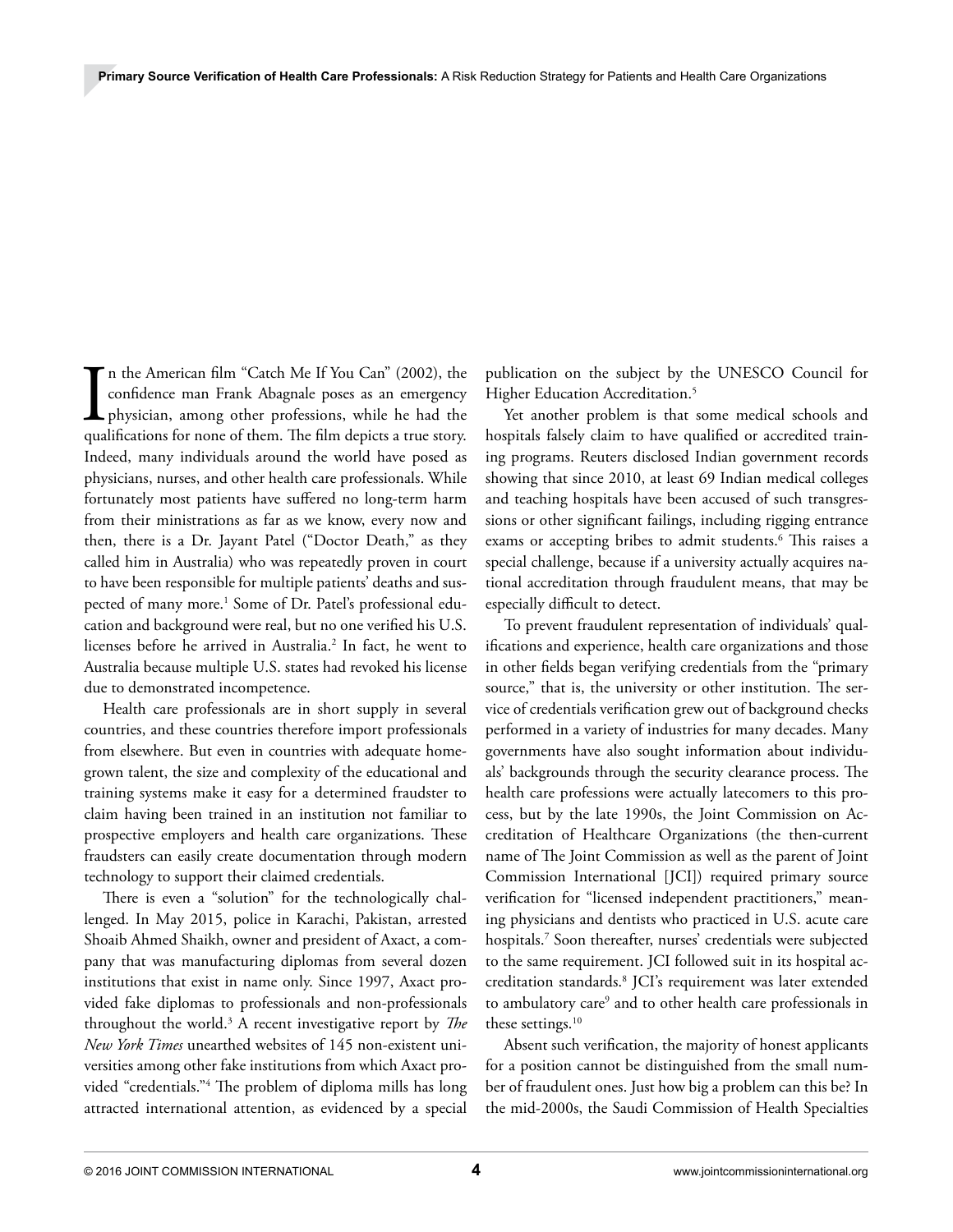embarked on a thorough audit of health care professionals' credentials. It reviewed support documentation of a number of expatriate doctors, nurses, and other professionals, concentrating on documentation from selected sources. While the statistic cannot be extrapolated to all expatriates in the Kingdom of Saudi Arabia, more than 20% of documents submitted from these sources by individuals claiming to be physicians and other health care professionals proved unverifiable or outright false.<sup>11</sup> More recently, DataFlow, an international company specializing in primary source verification and background checks, found that since 2013, an average of 2.3% of credentials submitted by health care professional applicants could not be verified, but there has apparently been a surge of "negative" reports since early 2015 (see Figure 1, below).

While the Middle East is a focus because of the large number of expatriate professionals, this phenomenon is by no means confined to that region. It was already mentioned that the most prominent hospital accrediting organization in North America, The Joint Commission, found it important to require verification of credentials in the late 20th century; in addition, case reports flow from Europe<sup>13</sup> and South Asia,<sup>14</sup> to name a few.

Statistics on this subject are difficult to come by. Health care institutions do not like to disclose adverse findings about their staff, fearing litigation or other consequences, while consultants are generally bound by non-disclosure agreements.

What does all this mean for patients and health care organizations? As the cited articles from the press emphasize, every anecdote that led to a publication about an unqualified

physician was triggered by adverse patient outcomes. Patients must rely on a health care organization's due diligence to ensure that staff members are qualified to attend to their health care needs. Patients do not have the knowledge to assess the competence of health care professionals. Thus, the responsibility rests squarely on the shoulders of hospital leaders, as determined by a U.S. court in 1980, when hospital managers attempted to evade their responsibility by claiming that doctors were "independent practitioners."15 But are hospital managers in any better position than patients to assess professional competence? One can argue that the answer is yes. After all, hospital managers have among them professionals in human resource management, whose training includes background checking. The responsibility cannot be transferred to others, such as government licensing bodies or medical or other professional societies.

However, we now have technology that can produce authoritative-looking facsimiles of official documents. Technology has upped the counterfeiter's game. As a recent analysis of currency counterfeiting noted, "The modern PC can now readily handle gigabyte-size images, more than enough storage for the captured image of an FRN [Federal Reserve Note, the currency of the U.S.A.] scanned at 4,000 pixels per inch."16 Diplomas and licenses are a great deal less complex than currency. What, then, must health care managers do in order to ensure that the doctors, nurses, pharmacists, and others on their staff are qualified to practice their profession? First, they have to develop criteria that an applicant must meet in order to be considered as a credible candidate for the position.



## **Annual Applicant Results 2013-2015**

Figure 1. Applicants whose credentials were submitted to DataFlow within some of the GCC (Gulf Cooperation Council) countries between January 2013 and October 2015.<sup>12</sup>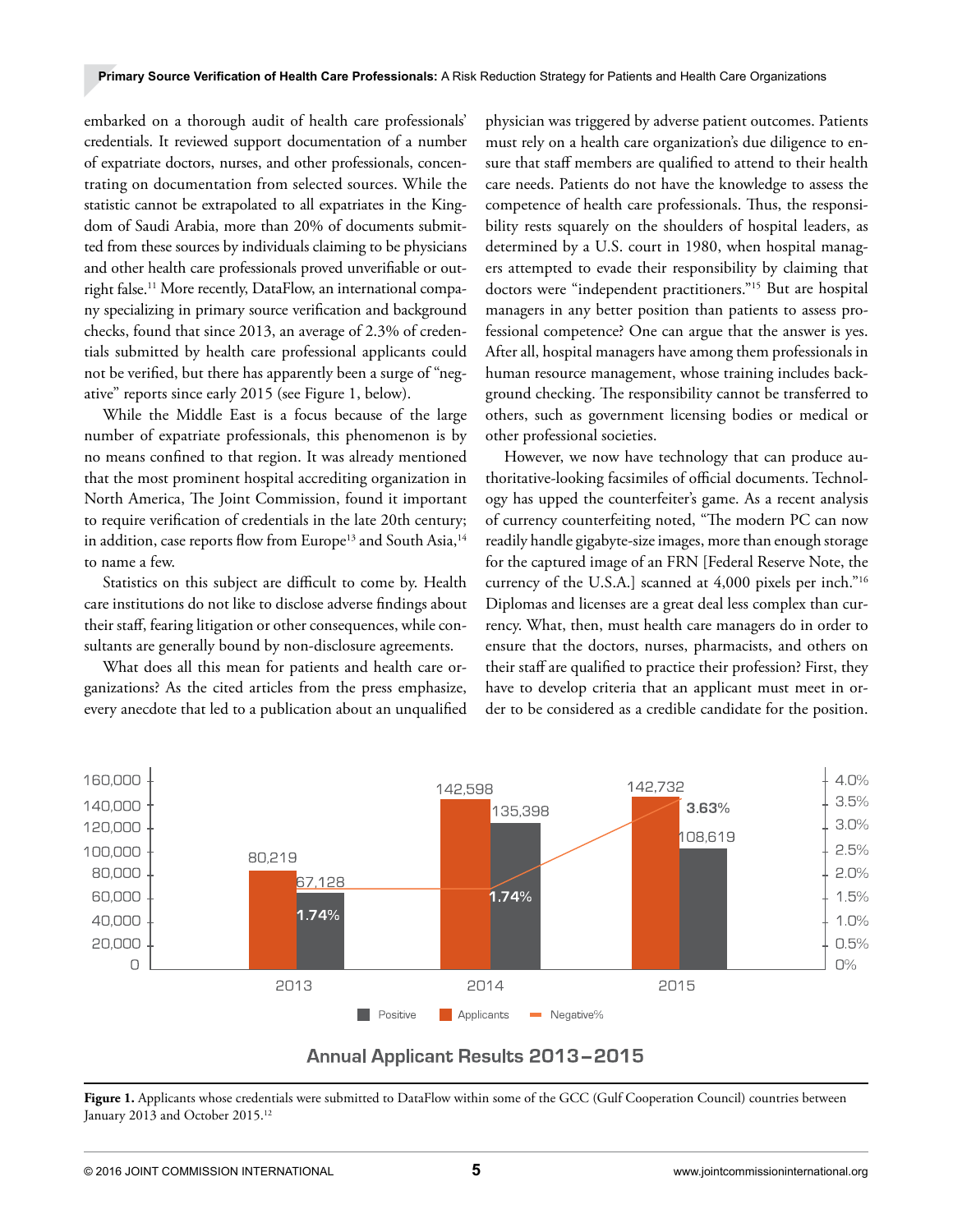It is not enough to examine the candidate's documentation, that is, documents attesting to graduation from professional schools, licenses or registrations issued by appropriate government authorities, and, where applicable, evidence of specialty or other special training (for example, surgery for physicians, intensive care competency for nurses, and so on). It is imperative to ensure that the documents submitted are indeed what the purported source issued—in other words, primary source verification.

## **CHALLENGES AND GAPS IN PRIMARY SOURCE VERIFICATION**

Verifying credentials from the primary source is not a simple matter. Most managers' first reaction is that they must see the original documents (for example, diplomas, registration certificates, and so on). That by itself can be labor intensive, because most applicants are not likely to mail or ship those documents. They must be given time to bring the documents for inspection, after which they will want to reclaim the documents. Furthermore, in a number of countries that rely heavily on expatriate travel, health care managers feel pressured to delegate inspection of those original documents either to an agent, such as a recruiter, or to the diplomatic corps that issues the work visa to the applicant. The common thought is that the diplomatic corps would not have issued a work visa unless it looked at the original document. However, one of the authors of this paper has personal experience that work visas are not carefully vetted. When applying for a short-term work visa, instead of removing his original university diploma from its frame, he sent a not-very-professional-looking copy made on his home copying machine. The visa was issued, no questions asked. Surely, this is not the only situation in which diplomatic staff did not fully vet qualifications for a work visa.

In some instances, a notary's stamp on the document is accepted as evidence of verification. However, in most countries, notaries are not in position to do the actual verification, because that is not their role—they verify that an individual's signature is indeed his or hers, or that the person possessing the document is indeed the person named in the document. Even if a notary stamp is affixed to a diploma, it is possible that the notary stamp itself is fraudulent.

There is a widespread misunderstanding that original documents are equivalent to primary source. This may have to do with the fact that the widespread *use* of the English language in health care around the world is not accompanied by widespread perfect *understanding* of the language. This may be the case at all levels of health care management, even in countries such as the United States, where English is the primary lan-

guage. Nonetheless, health care management is a field that is practiced globally; many managers, just as doctors and nurses, tend to gravitate toward opportunities where rewards exceed those obtainable in their home countries.

Once it is understood that "primary source" or "original source" means the organization or government entity that issued the document which supports the credential claimed, there is still the opportunity to mistake a letter issued in verification of the document and carried by the applicant to be sufficient in this regard. It has to be very clearly stated that any communication from or with the original source that is through a person who is the applicant or his or her agent (such as a spouse or parent) is unacceptable as primary source verification.

Health care management is complex and time consuming. Verification of credentials adds more time spent away from hands-on management. This has caused many health care organizations to look outside themselves to accomplish the task. Credentials verification was originally undertaken in the U.S. by organizations that had been doing background checks for non-health care clients. Eventually, credentials verification organizations (CVOs) developed, many of them concentrating on health care, but others working with non-health care clients, the principal needs of the two types of clients being essentially the same.

During the same period that hospitals embarked on primary source verification, a number of governments concluded that the licensing process itself must protect its integrity and cannot simply rely on documentation submitted by applicants. Since these bodies were even less prepared to investigate the sources of documentation than a well-staffed hospital, some turned to professional and quasi-professional entities, such as the Saudi Commission already mentioned. Others retained the responsibility themselves but turned to one or another CVO for the actual task of researching the primary sources. One way or another, the job gets done. But does this work meet the needs of hospitals? That remains uncertain.

Governments investigating the backgrounds of physicians, nurses, and others seeking professional opportunities may have different goals than hospitals. Many governments simply wish to establish that the physician or nurse satisfactorily completed the professional education required by law for issuance of a license. In the case of expatriates, governments want to know whether they are licensed in their home countries. Others take a more nuanced approach, especially for physicians, and further designate the professionals by status (for example, "consultant," "specialist," "registrar," and so on). On the other hand, hospitals must be certain that the persons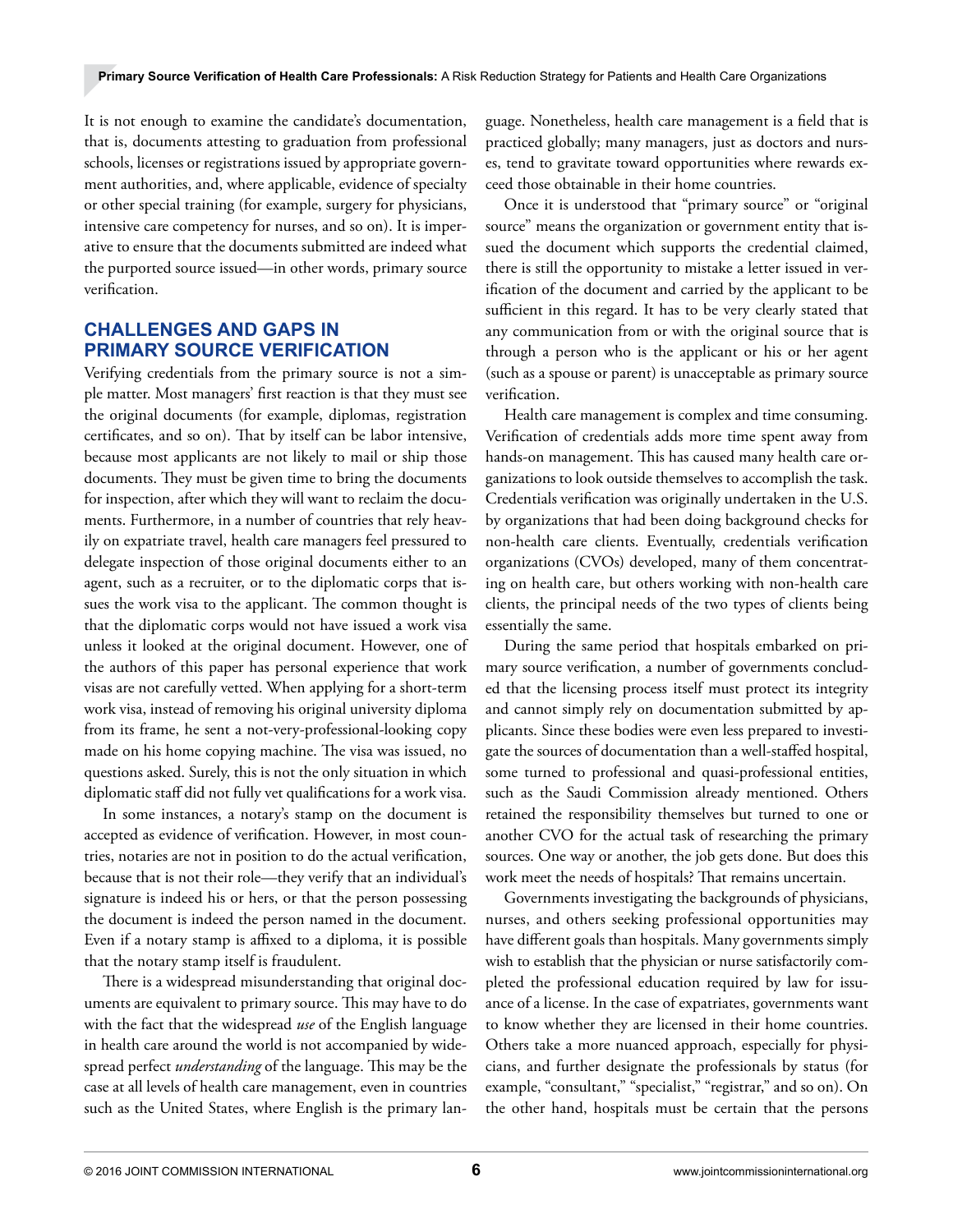they hire (including *locum tenens* physicians), or the independent physicians they allow to treat patients within their walls, have the requisite skills to perform within their environment. While the hospitals may not be interested in home-country licensing, this is all the same a higher degree of requirement, expressed in a variety of ways: hospital and medical staff bylaws, nursing and other professional policies, job descriptions, and so on. In short, what hospitals require from primary source verification and background checks for health care professionals is more stringent than those of governments.

Hospitals that choose to undergo international accreditation have yet another challenge in this sphere. Joint Commission International (JCI), the organization that accredits the largest number of hospitals worldwide, has explicit and detailed requirements for how documents have to be verified.17 Other accrediting bodies also address this topic. For example, "[T]he hospital has an effective process for gathering, verifying and evaluating the credentials (registration, education, training and experience) of those healthcare professionals who are permitted to provide patient care without supervision," and "[t]he registration, education, training and experience of these individuals is verified from the original sources when possible."18 Thus, it is frequently inevitable that primary source verification by governments and that required of hospitals do not coincide exactly.

The lack of congruence between government and hospital needs regarding primary source verification is a major cause of gaps in actual performance of primary source verification. Despite bylaws, policies, or accreditation standards to the contrary, health care managers, all of whom have inevitable budgetary constraints, often convince themselves that primary source verification done by or on behalf of government is reliable. And even then, relying on government verification is not so easy. For example, until recently, organizations that operated multiple hospitals in the United Arab Emirates had a further complicating factor; Emirati hospitals are subject to three different government oversight bodies: Health Authority of Abu Dhabi and Dubai Health Authority in those specific emirates, and the Federal Government for selected hospitals in Dubai and Abu Dhabi, as well as all hospitals in the other five, so-called "northern" emirates. This specific issue was resolved when the three authorities agreed in 2013 to set a common baseline for the required qualifications from health professionals (by profession) and engaged the same CVO to conduct primary source verification.

However, gaps exist in the performance of some CVOs. The biggest issue is usually a lack of transparency. Contracts between hospitals and CVOs sometimes create a black boxlike situation; the CVO receives the query and issues a report, but discourages going into details. Sometimes contracts even disclaim CVO responsibility for inaccurate reports. While this situation is by no means universal, where it exists, it creates a major barrier in the hospitals' ability to satisfy international credentialing requirements, which demand transparency of the process.

Even if a CVO has disclosed its process and demonstrates true transparency at the time of the origin of the contractual relationship, the health care organization has to ensure that the CVO's *modus operandi* does not change significantly over time. No organization is static in the way it conducts its business, so health care managers should periodically review how the CVO conducts primary source verification. Otherwise, the health care organization may not be able to claim fully reliable primary source verification.

Hospitals that do not contract with CVOs also may experience difficulty in dealing with the primary sources. Institutions in countries that have been affected by war (or civic upheaval) may not have access to records at all, due to destruction of facilities. Certain universities and training programs, particularly from certain countries in the Middle East and South Asia, may not be able to respond to requests for credentials verification because of war or upheaval. However, recently, many CVOs have been able to establish lines of communication with these degree- and certificate-granting entities and have had greater success in receiving answers to queries.

Another problem is dealing with expatriate staff members who present documents from countries with languages that are more "niche" (for example, Albanian, Uzbek, and so on). Once again, CVOs, with broad client base and necessarily broad outreach, are more likely to be able to close the gap by finding competent translators of documents and communications.

Another complicating factor is that hospitals may not know how to access information that may actually be in the public domain. A number of government entities (such as Thailand) and professional associations (for example, the American College of Physicians) maintain websites that may be accessed to glean such information, usually upon paying a modest fee. These websites may be used to establish the validity of the specific credential presented, since the information can be obtained without it passing though the control of the applicant. Care must be exercised, however, because while some professional associations require examinations or verified certifications before they admit candidates to membership, others simply accept self-declared competence and payment of a fee. Therefore, any organization relied upon for this information must be proven to require demonstrated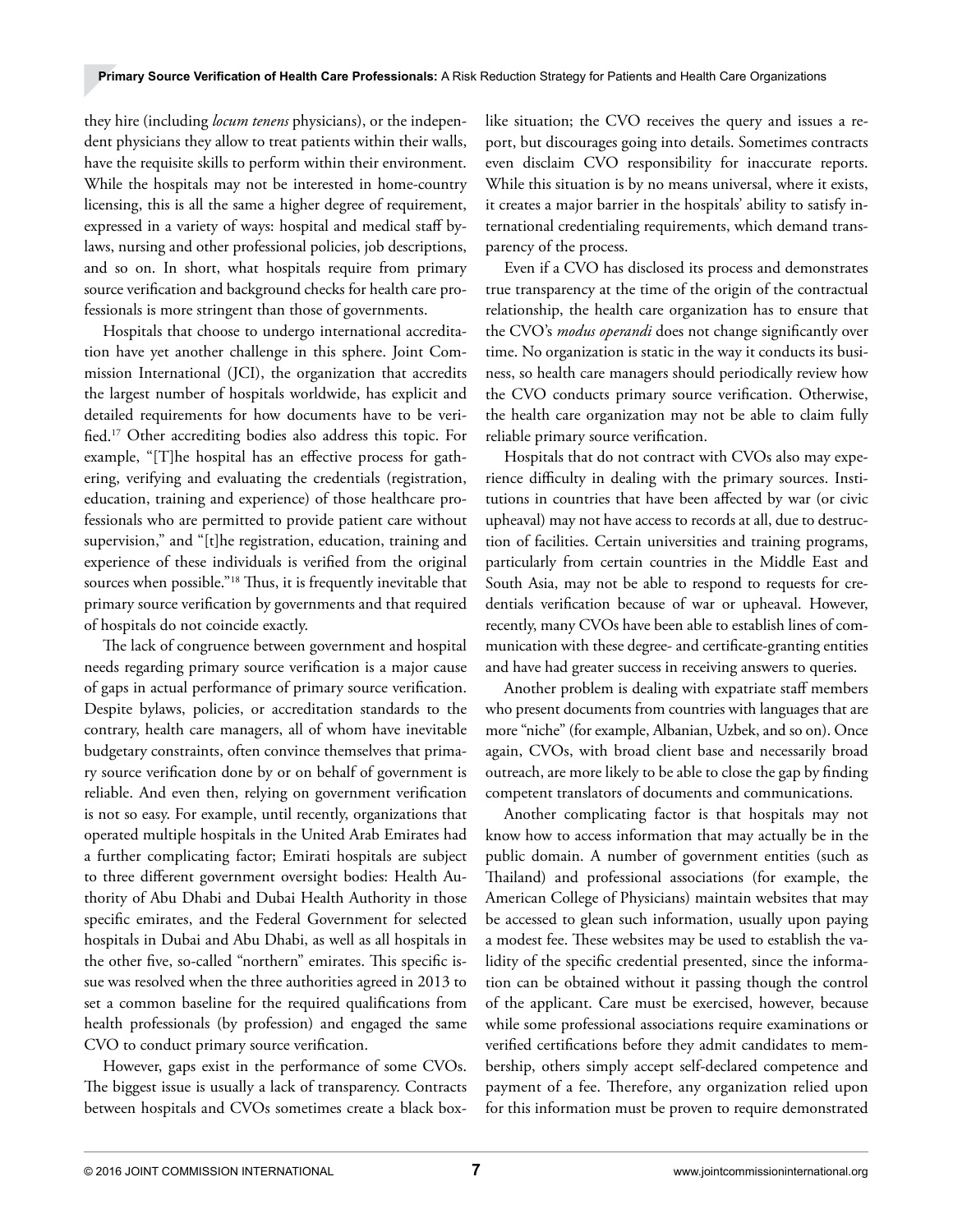competence. Again, this knowledge is more likely to reside in an internationally-oriented CVO than in any single hospital.

A very special situation exists in the case of hospitals that form a chain or system and share medical staff with others in the chain. In situations such as this, credentials verified by one hospital, if accredited, may be accepted by the others in the chain. However, notwithstanding the fact of accreditation of the index organization, this sharing of information is acceptable only if the applicable standard(s) has (have) been fully met. This requirement may escape the attention of the medical managers and therefore a gap is created. Situations such as this seldom apply to nursing staff, since nurses are more likely working in a single location only.

Nonetheless, a different special situation arises if the hospital uses a staffing agency to complement its nursing or other professional workforce. The credentials of "contract nurses" and other nurses and professionals who are not permanent employees but serve at longer or shorter temporary intervals (for example, employees of independent physicians who practice at the hospital) must be verified from the original source, just as the credentials of *locum tenens* doctors. If the contracting agency asserts that it has performed this verification, it becomes the equivalent of a CVO and its process has to be able to withstand the hospital's scrutiny. Without such transparency, the verification becomes the responsibility of the hospital, which it may once again contract to an actual CVO.

A final note of caution, especially applicable to physicians who travel to other organizations in order to acquire new skills: When a medical member presents a certification related to an advanced degree or advanced specialty training, the new credential should be immediately verified from the original source.19 This requirement for JCI accreditation may escape the attention of health care managers. In fact, even if a CVO has been contracted, this special verification may fall outside the scope of that contract, in which case the responsibility reverts to the hospital. This situation would also be applicable to nurses, pharmacists, therapists, and others.

## **JOINT COMMISSION INTERNATIONAL (JCI) STANDARDS FOR PRIMARY SOURCE VERIFICATION**

JCI recognizes the importance of primary source verification, and has included standards supporting this into its accreditation manual. The requirement of primary source verification is found in the "Staff Qualifications and Education" chapter (SQE) of the 5th edition of the *JCI Accreditation Standards for Hospitals.* Primary source verification is also required for other JCI designations, such as ambulatory care, and will appear in a

different chapter in those standards manuals.

The primary source verification requirements make up the basis of several standards in the Hospital SQE chapter. For medical staff, standards SQE 9.1, 9.2 and SQE 12 reference the primary source verification requirement. For nursing staff, the requirement is included in SQE 13, and for other health care practitioners, the requirements are in SQE 15, and both refer to the parameters found in the intent of SQE.9.

The designation "medical staff" refers to all physicians, dentists, and other professionals who are licensed to practice without supervision. This includes all categories of medical staff, including those who are employed by the hospital and visiting, contract, honorary, or private community staff members. The term "visiting staff" includes those who are *locum tenens*, invited experts, and others who are allowed to provide patient care services temporarily. House officers, or junior doctors, who are no longer in training but are permitted by the hospital to practice independently, will also fall under the classification of medical staff. In countries where traditional medicine practitioners such as acupuncturists, chiropractors, and others are permitted to practice independently, these practitioners are also included in the designation of medical staff.

Independent practitioners who provide patient care services in the facilities of the hospital, but are not employees or members of the clinical staff, must also be credentialed and privileged in the same manner as other medical staff, which includes the primary source verification of credentials (GLD 6.2).

JCI requires certain credentials to be primary-source verified. These credentials include those such as medical school diplomas, specialty training or residency certificates, licenses to practice, registration with a medical or dental council, or any other credential required by law, regulation, or hospital policy, as well as an credentials issued by recognized education or professional entities as the basis for clinical privileges (SQE.9.1 ME 1 & 2).

Other verification, such as professional history, letters of recommendation, criminal background check, identification verification, immigration, and financial documents, are not required by JCI to be verified from the primary source, unless required by hospital policy. These verifications should be highly considered by the hospital, though, because they are best practices and can prevent a potentially harmful situation resulting from appointment of a practitioner who provided fraudulent credentials. Recalling the case of Dr. Jayant Patel, otherwise known as "Doctor Death," the tragedy of those multiple patient deaths could have been averted if the hospitals had verified his U.S. licenses prior to his employment.

The term "nursing staff" includes all nurses employed by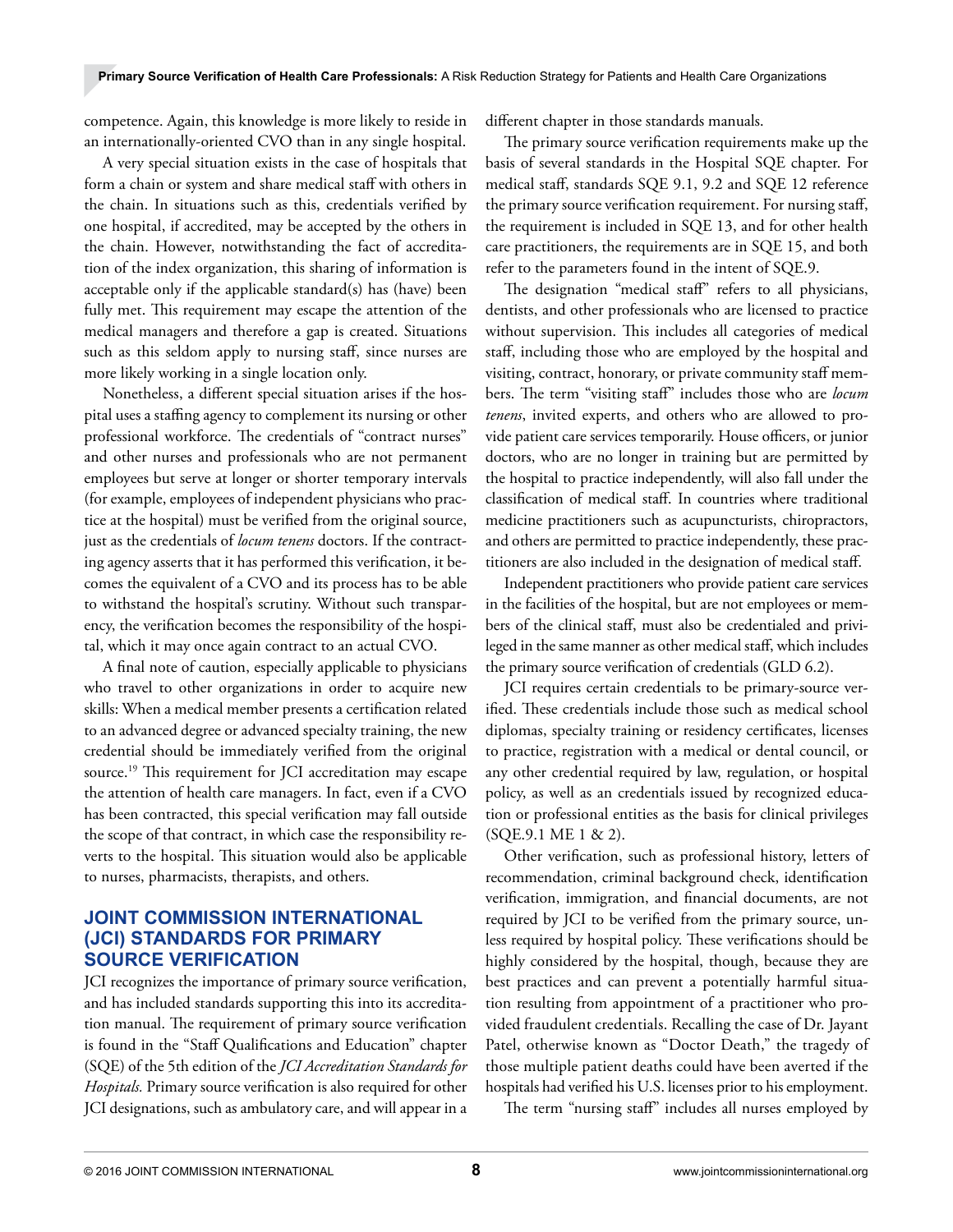

Figure 2. Sources of misrepresentation by some applicants.<sup>20</sup>

or contracted to a hospital. Other health care practitioners include those such as pharmacists, pharmacy technicians, nurse midwives, surgical assistants, physical therapists, nutritionists, radiographers, laboratory technicians, perfusionists, respiratory therapists, or emergency medical care specialists. In some countries, practitioners such as those who provide services such as herbal medicine or acupuncture also fall under this category. Primary source verification applies only to those professionals who work or practice in the hospital.

During an initial JCI accreditation survey, primary source verification must be performed for all medical staff and nursing staff who joined the hospital within the 12 months prior to the survey. All other medical staff must have their primary source verification completed within 12 months of the initial survey. For other health care practitioners, primary source verification should be carried out for those practitioners who joined the hospital beginning 4 months prior to the initial accreditation survey, and then all practitioners must be verified through the original source in the next three years post-survey.

Primary source verification can be achieved through several

methods, including directly contacting the organization from which the credential was issued. This may be done through methods such as documenting a telephone conversation with the issuing source, or by facsimile, email, or letter. In this case, it would be important to ensure that the organization being contacted is a legitimate, accredited organization, since the rise in diploma mills and associated resume fraud deceptions (see Figure 2, above) poses an additional challenge during primary source verification.

In the case where a secure online database is available to determine the validity of the credentials, this is also acceptable. Some countries or government agencies may have a database that facilitates the retrieval of this information online. For example, Thailand has the government-regulated Medical Council of Thailand and primary-source verifies all physicians trained in Thailand prior to licensing, including their medical training and specialty training. The website allows one to look up the physician in question and contains the most recent licensing information, educational history and dates, and a photograph submitted from the university for further accuracy. Belgium has a similar government website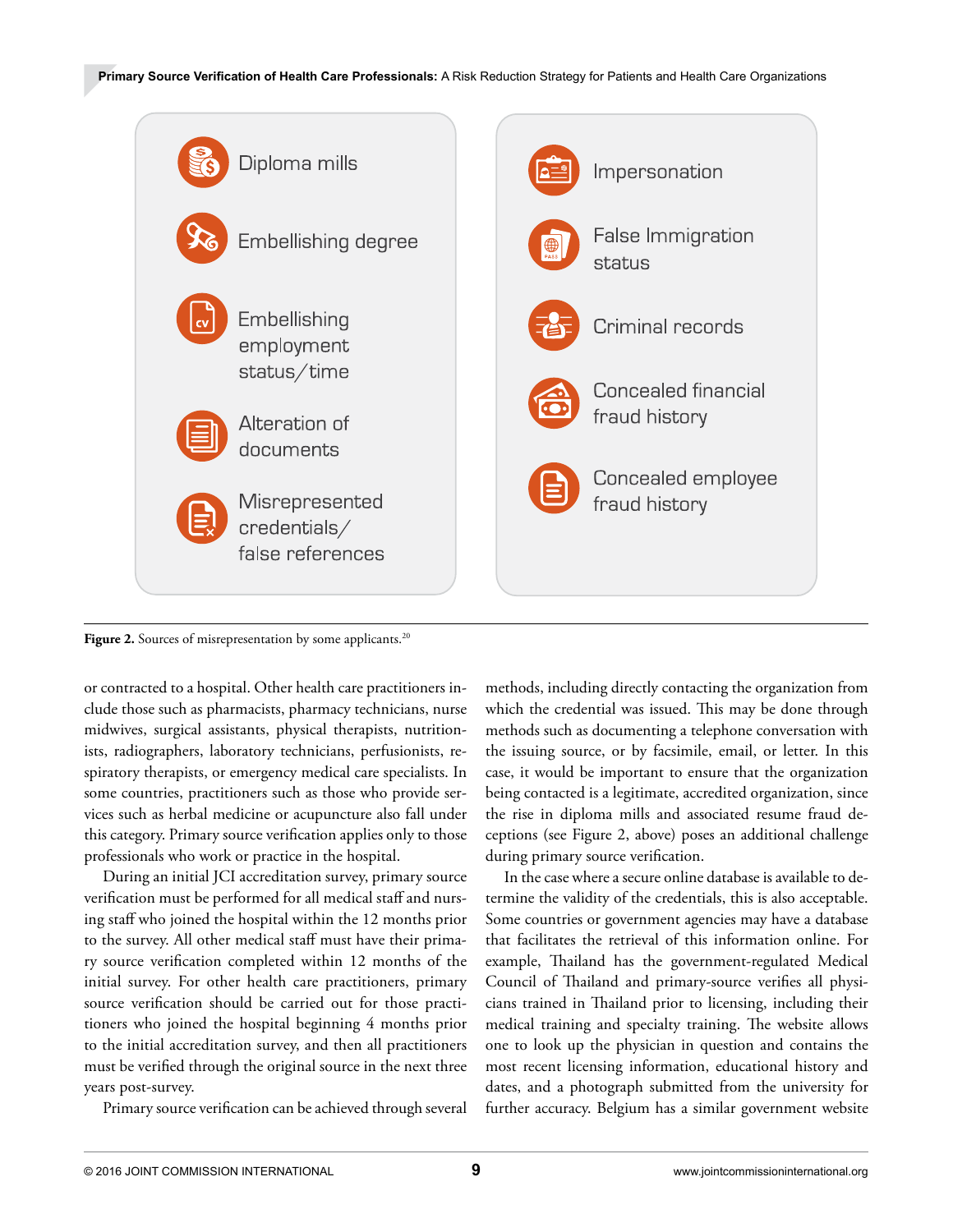for primary source verification of physicians. The Japanese Ministry of Health and Social Welfare website has information about physicians and pharmacists, but not nurses.

In some cases, verification of credentials received from institutions outside the country may be challenging, and in some cases not even possible, such as in the event of loss of records in a disaster. There should be evidence of a credible effort to verify the credentials. A credible effort should constitute multiple (at least two within 60 days) attempts by the methods discussed above, with documentation of each attempt, as well as of the results.

Primary source verification may be accomplished by a third party, such as a government agency or a nongovernment agency (such as a CVO). When a third party is used for verification, JCI requires the hospital to verify that the third party implements the verification process as described in policy or regulations and that the process meets the expectations described in the intent of standard SQE.9.1 ME 3. This could include attaining a letter from the third party, detailing the procedure used for verification, or obtaining equivalent information on the third party's website. It is also important to confirm that the third party has verified all the required documents. For example, in the case of medical staff, this includes, at a minimum, verifying medical school education through to the most recent training.

There are three situations in which there is an acceptable substitute for a hospital performing primary source verification of credentials. The first is applicable to those hospitals directly overseen by government bodies. In this case, the government's verification process, supported by the availability of published government regulations about its method of primary source verification, can be acceptable. As before, this is dependent upon the hospital's own verification that the government verification process meets the expectations described in the JCI standards.

The second situation applies to those hospitals seeking primary source verification for a candidate who is currently affiliated with a hospital with current JCI accreditation, with full compliance on its verification process found in standard SQE.9.1, ME 1 and 2. Full compliance indicates that all the measurable elements are fully met, or that any not met or partially met measurable elements that were required to be addressed by a Strategic Improvement Plan (SIP) have been addressed and are now in full compliance.

The last situation is relevant in the case of an independent third-party verifier, such as a designated, official, government, or nongovernment agency. As previously mentioned, in the situation where a hospital uses a third-party verifier, the hospital should have confidence in the completeness, accuracy, and timeliness of that information. In order to achieve this level of confidence, the hospital should initially evaluate the agency providing the information, as well as periodically thereafter, to ensure that JCI standards continue to be met.

Appointments of medical staff are not to be made until, at a minimum, the licensure or registration has been verified from the primary source. Until all credentials required by laws and regulations have been verified, the medical staff member should provide patient care services only under supervision (standard SQE.9.2 ME 2).

Primary source verification is considered complete following the above processes, unless the medical staff member has obtained subsequent credentials in the period following the initial appointment. In this case, the credentials must be verified from the primary source before use in modifying or adding to clinical privileges (standard SQE.12 ME 3). In addition, all practitioners' subsequent licenses must also be primary-source verified following renewal.

## **CONCLUSION**

JCI recognizes the importance of primary source verification of practitioner credentials. Patients expect that the credentials held by their practitioners represent the experience, knowledge, and skills needed to provide quality patient care. A practitioner who does not possess the credentials required to provide appropriate patient care could cause harm to the patient, which could ultimately lead to serious risk management issues, negative publicity for the health care organization, as well as potential liability actions. Protecting the public is a top priority of health care organizations. While the process of primary source verification is not without its challenges, we hope that this white paper has detailed the necessity for primary source verification and the potential pitfalls, the JCI standards requirements, and solutions that health care organizations may use to successfully accomplish this critical endeavor.

#### **References**

<sup>1.</sup> Taylor, J: "Bundaberg surgeon Jayant Patel barred from ever practising medicine again in Australia." 14 May 2015. [www.abc.net.au/news/2015-05](www.abc.net.au/news/2015-05-15/jayant-patel-barred-from-practising-medicine-again-in-australia/6472234) [-15/jayant-patel-barred-from-practising-medicine-again-in-australia](www.abc.net.au/news/2015-05-15/jayant-patel-barred-from-practising-medicine-again-in-australia/6472234) [/6472234.](www.abc.net.au/news/2015-05-15/jayant-patel-barred-from-practising-medicine-again-in-australia/6472234) Accessed 15 December 2015.

<sup>2. &</sup>quot;Australia's 'Dr. Death' linked to 87 fatalities." 26 May 2005. [www.nbcnews](http://www.nbcnews.com/id/7991906/ns/health-health_care/t/australia%E2%80%99s-dr-death-linked-fatalities/#.VpVr3_krKUl) [.com/id/7991906/ns/health-health\\_care/t/australia's-dr-death-linked](http://www.nbcnews.com/id/7991906/ns/health-health_care/t/australia%E2%80%99s-dr-death-linked-fatalities/#.VpVr3_krKUl) [-fatalities/#.VnCtbPkrLIU](http://www.nbcnews.com/id/7991906/ns/health-health_care/t/australia%E2%80%99s-dr-death-linked-fatalities/#.VpVr3_krKUl). Accessed 15 December 2015.

<sup>3. &</sup>quot;FIA raids Axact's offices, computers confiscated." *Daily Pakistan Global*  19 May 2015. [en.dailypakistan.com.pk/fia-raids-axacts-offices-seals-records](http://en.dailypakistan.com.pk/fia-raids-axacts-offices-seals-records-765) [-765](http://en.dailypakistan.com.pk/fia-raids-axacts-offices-seals-records-765). Accessed 2 Jan 2016.

<sup>4.</sup> Walsh, D: "Fake Diplomas, Real Cash: Pakistani Company Axact Reaps Millions." *The New York Times* 17 May 2015.

<sup>5.</sup> UNESCO Council for Higher Education Accreditation: "Toward Effec-